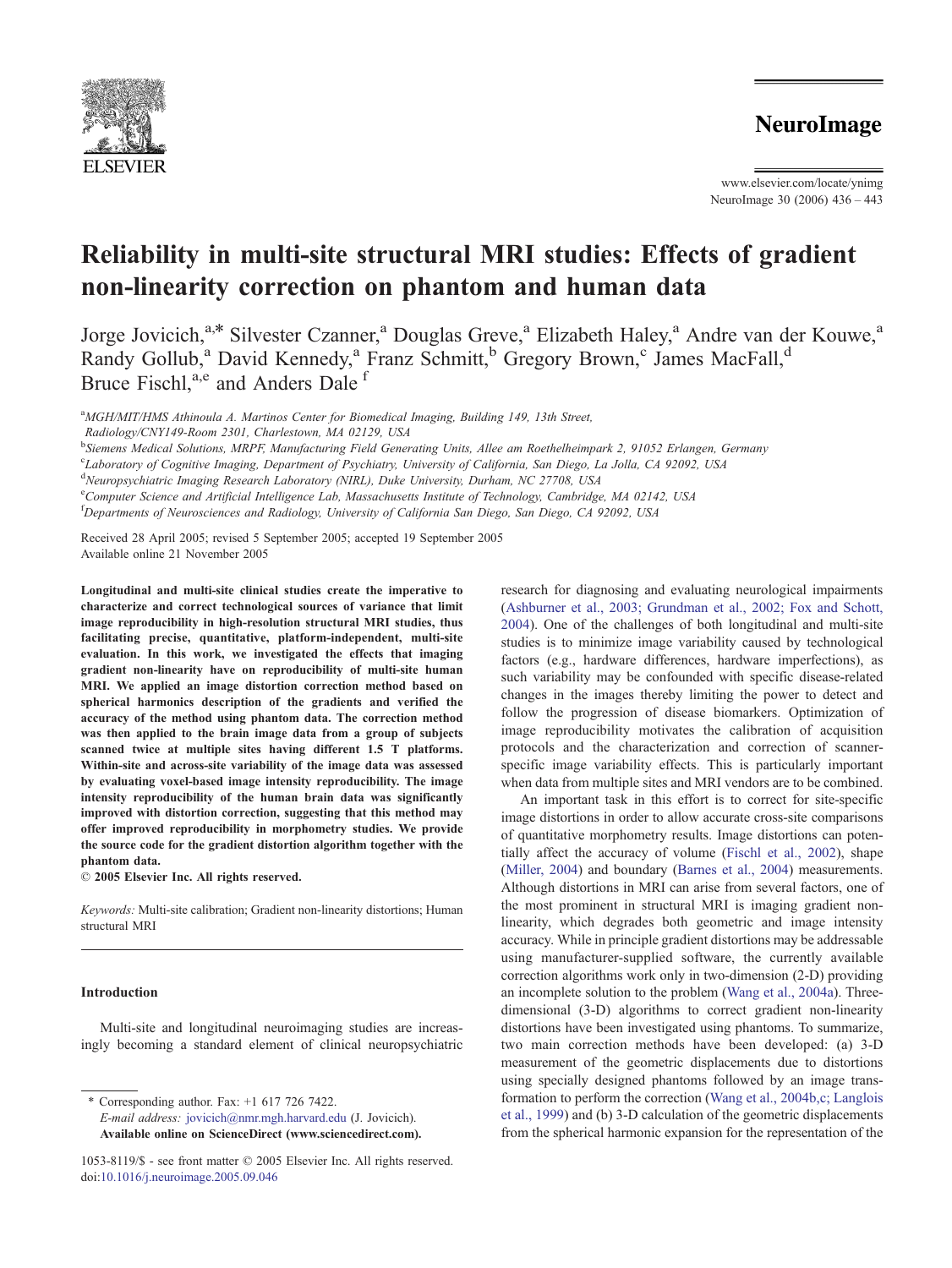magnetic fields generated by the gradient coils ([Schmitt, 1985;](#page-7-0) Janke et al., 2004; Wald et al., 2001). The second method was used in this work. As yet, there is no quantitative study that systematically compares these correction methods. More importantly, no study investigates the effects of these distortion correction methods on test – retest reproducibility of multi-site human structural MRI data.

The purpose of this work was (i) to quantitatively characterize and correct site-specific image distortions caused by gradient nonlinearity in a phantom study, and (ii) to assess if gradient nonlinearity distortion correction improves image reproducibility when the same subjects are scanned at multiple sites in multiple sessions. To keep our results independent of brain morphometry analysis tools, here, we focus only on the reproducibility of image intensity for the human data. Parts of these results have been presented at recent meetings ([Jovicich et al., 2004; Jovicich et al., 2003\)](#page-7-0).

# Materials and methods

# Human and phantom image data acquisitions

Four sites with clinical 1.5 T whole body scanners used in regular functional and structural MRI studies participated in this study. These systems included: (a) GE Medical Systems with Cardiac Resonator Module (CRM) gradient coils (maximum strength = 40 mT/m, slew rate = 150 T/m/s) at Duke University Medical Center (Duke) and at Brigham and Women's Hospital (BWH); (b) GE Medical Systems with Brain Resonator Module (BRM) gradient coils at the University of California San Diego (UCSD, 22 mT/m, 120 mT/m/ms); and (c) Siemens Medical Systems with Sonata gradient coils at the Massachusetts General Hospital (MGH, Sonata gradients, 40 mT/m, 200 T/m/s). The GE scanners allowed a default 2-D in-plane distortion correction, which was used for the acquisitions on the GE platforms tested. The version of the Siemens Sonata system used did not enable this, so that data were acquired with no distortion correction at all. Therefore, the 3-D gradient distortion correction effects on image reproducibility can be evaluated against acquisitions with no correction at all (our Siemens data), or acquisitions that had the vendors' 2-D corrections (our GE data).

Phantom data (from the 4 sites) and test-retest human data (from MGH, UCSD and Duke) were collected using an acquisition protocol that included a 3-D-spoiled gradient echo volume (TR = 20 ms, TE = 6 ms, flip angle  $30^{\circ}$ ,  $256 \times 192$ , 1.3 mm thick 124 sagittal slabs, FOV 25 cm, 8 min 12 s acquisition) and used the vendors' standard head RF coil. Five healthy volunteers gave written informed consent to participate in this multi-site study, which was approved by the institutional review boards at each participating site. Each subject (1 female, 4 males, and average age 39) was scanned twice on each site, in different sessions using this acquisition protocol. For within-site repetitions the average time interval for rest – retest scans was 19 days (minimum time 1 day, maximum time 8 months), and for across-site repetitions the average time interval was 8 months (minimum, 2 months; maximum, 15 months).

A special cylindrical phantom (250 mm length  $\times$  220 mm diameter) consisting of 25 plastic plates, each 10 mm thick was specifically built for assessing geometric distortions from gradient non-linearities (Franz Schmitt, personal communication). Each plate had a pattern of holes 3 mm in diameter, going through the thickness of the plate and perpendicular to the faces of the plate. These holes formed a 2-D rectangular grid with  $10 \pm 0.05$  mm spacing. In addition, on the two sides of each plate, each hole was enlarged with a half spherical depression of 7 mm in diameter. In this way, with the plates glued to each other and the 3 mm holes aligned, the phantom formed a 3-D  $10 \pm 0.05$  mm grid of 7 mm diameter spheres that could be filled with a fluid (water doped with salt) through the passing 3 mm holes. The phantom acquisition protocol scan was as for the humans, but with 2 mm slices and a 45-cm FOV. In addition to the 3-D geometric phantom, which was scanned at all participating sites and is not suitable for measuring image intensity uniformity, a standard saline filled uniform cylindrical phantom (250 mm, length; 150 mm, diameter) was scanned at one of the sites (MGH) to evaluate image intensity uniformity improvements from gradient distortion correction. This uniform phantom was scanned three times within the same session, at slightly different positions within the field of view, using the standard 3-D T1-weighted sequence described above.

### Gradient distortion correction

The goal of the distortion correction is to transform (interpolate) the original distorted image into a corrected one by displacing each voxel into an estimate of its correct 3-D location and by scaling each voxel's intensity to account for voxel-size distortions. A laboratory-based coordinate system was used to calculate the displacements in Euclidean coordinates  $(x, y, z)$ . This coordinate axis system had its origin at the iso-center of the scanner, with the z direction aligned with the main field  $B_0$ , the x direction the left/ right and the y direction superior/inferior. The 3-D displacements along each of the three directions can be calculated from the nonlinear terms of the magnetic field generated by each of the gradient coils ([Janke et al., 2004\)](#page-7-0). These fields are usually provided by the vendor in the form of a truncated series of spherical harmonic coefficients and instructions for how these coefficients are normalized to calculate field magnitudes (5 terms were available for the GE CRM and BRM gradients and 11 for Siemens Sonata gradients). The intensity correction is the Jacobian determinant calculated from the non-linear magnetic field terms. The displacements and intensity correction tables were pre computed (using trilinear 3-D interpolation) in a 3-D cylindrical grid (300 mm in diameter, 300 mm long) that is large enough to contain any imaging volume acquired within the head RF coil.

# Evaluation of unwarping effects on test-retest reproducibility

The quantitative characterization of the distortion corrections (unwarping) on the phantom data was evaluated in two ways: (a) measurement of the phantom diameter at several positions along the z axis in the raw and corrected images and comparison of these values with the true phantom diameter (220 mm) to quantify how the % errors were reduced with distortion correction, and (b) estimation of the range of image intensity errors and magnitude displacements within a spherical region of interest centered at the magnet's iso-center and large enough to encompass the full brain volume in a conventional scan.

The unwarping effects on the human data were evaluated by assessing if voxel-based image intensity variability was reduced with distortion correction, both within and across sites. For each subject, the T1-weighted volume was skull stripped, co-registered with the other scans of the same subject, and intensity normalized (brain mean 100). The images were then grouped in the following ways to compute variability: within-site test-retest (for each site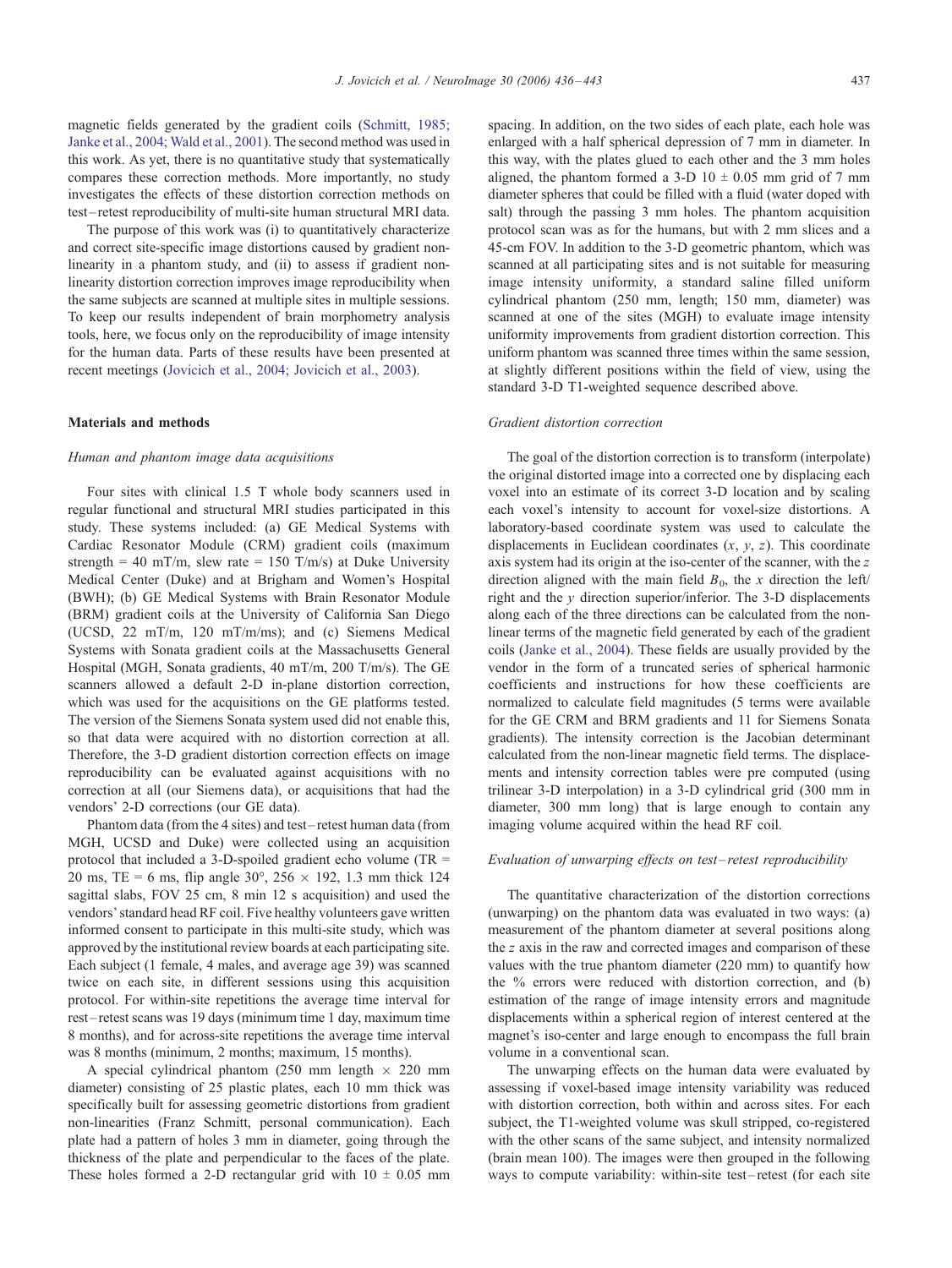<span id="page-2-0"></span>

Fig. 1. Schematic representation of the distortion correction process. The spherical harmonic coefficients specific to the MR system are used to generate 3-D  $x$ ,  $y$ ,  $z$  displacement fields (here, we show the magnitude) and intensity correction fields arising from voxel distortions (A). The correction fields correspond to a 300 mm  $\times$  300 mm coronal slice through and centered on the scanner iso-center. The distortions on the uncorrected phantom image appear as diameter variations along the z axis (B). These geometric distortions are significantly reduced in the corrected image (C).

and subject the image intensity variability across the two sessions, with and without distortion correction, was computed), across-site test – retest (for the first session image data for each subject the image intensity variability across the three sites, with and without distortion correction, was computed). To quantify image intensity variability voxel-based relative errors were calculated for the cases described above (standard deviation divided by mean intensity, for each voxel). The relative errors were then assessed by inspecting their spatial distribution using maps (thresholded relative errors

Table 1<br>Multi sit Multi-site gradient distortion correction evaluation using a phantom

overlaid on structural scans) and also by inspecting their magnitude distribution, using histograms. The maps allowed us to see if there was visible structure to the spatial distribution of the image intensity fluctuations, and also to see how these distributions would change with distortion correction. The histograms provided a more quantitative measure for comparing the magnitude of the overall brain intensity variability with and without distortion correction. Statistical Kolmogorov – Smirnov tests were used to quantify the significance of the differences between histograms. In addition, the corrected and uncorrected histogram means were compared using 2-sample  $t$  tests to assess if distortion correction was producing the expected change: a reduction in the overall intensity variability, reflected in a smaller mean error.

# Results and discussion

#### (1) Gradient distortion correction: phantom validation

To validate the distortion correction we measured the diameter of the phantom images obtained at four sites, and compared the measures with the true diameter, with and without image distortion correction. Fig. 1 gives a schematic summary of the gradient distortion correction process, with sample phantom images from the MGH site. The spherical harmonic coefficients from the MR vendor's gradient were used to calculate 3-D displacement and intensity correction fields within the scanner's field of view (Fig. 1A). Intensity correction is necessary to compensate for the change in effective voxel size with distortion. The correction fields, shown as color maps in Fig. 1, are specific to the gradients' hardware and thus need to be calculated only once for each site for each gradient upgrade. Three displacement fields are calculated for each of the three  $x, y, z$  axes, Fig. 1 shows only the magnitude displacement as a summary. The correction fields correspond to a 300 mm  $\times$  300 mm coronal slice through and centered on iso-center. The vertical axis corresponds to the scanner's z axis (head – foot direction) and the horizontal axis to the scanner's  $x$  axis (left-right direction). The red areas in the maps correspond to the areas where the distortions are strongest (Fig. 1). Note how the phantom diameter clearly varies along the longitudinal  $z$  axis in the uncorrected image (Fig. 1B) and is uniform in the corrected one (Fig. 1C). Similar results were obtained for each of the four MR systems.

Table 1 summarizes the group results for the phantom scans across the 4 sites (MGH, BWH, Duke, and UCSD), showing how both the mean and standard deviations of the multi-site diameter errors (% difference between the measured and true diameters

| <u>Multi-She gradient distortion correction</u> evaluation using a phantom |                                                      |     |        |        |                                  |     |     |     |
|----------------------------------------------------------------------------|------------------------------------------------------|-----|--------|--------|----------------------------------|-----|-----|-----|
| Site                                                                       | Uncorrected images<br>% Diameter errors along z axis |     |        |        | 3-D corrected images             |     |     |     |
|                                                                            |                                                      |     |        |        | $%$ Diameter errors along z axis |     |     |     |
|                                                                            |                                                      | 40  | 80     | 124    |                                  | 40  | 80  | 124 |
| GE-BWH                                                                     | 3.6                                                  | 1.8 | $-2.3$ | $-4.5$ | 0.4                              |     | 0.4 |     |
| GE-Duke                                                                    | 4.1                                                  | 2.3 | $-3.2$ | $-3.6$ | 0.4                              | 0.4 | 0.4 | 0.4 |
| <b>GE-UCSD</b>                                                             | 1.8                                                  | 0.9 | $-1.8$ | $-5.9$ |                                  |     |     |     |
| Siemens-MGH                                                                | 2.7                                                  | 2.3 | $-0.4$ | $-7.7$ |                                  |     | 0.4 |     |
| Mean errors                                                                | 3.1                                                  | 1.8 | $-1.9$ | $-5.4$ | 0.2                              | 0.1 | 0.3 | 0.1 |
| Std                                                                        | 1.0                                                  | 0.7 |        | 1.8    | 0.2                              |     | 0.2 | 0.2 |

Variability of phantom diameter relative errors (% difference between the measured and true diameters relative to the true diameter) across the MGH, BWH, Duke, and UCSD sites, with and without 3-D gradient distortion correction, as a function of the distance from magnet's iso-center along the z axis (mm).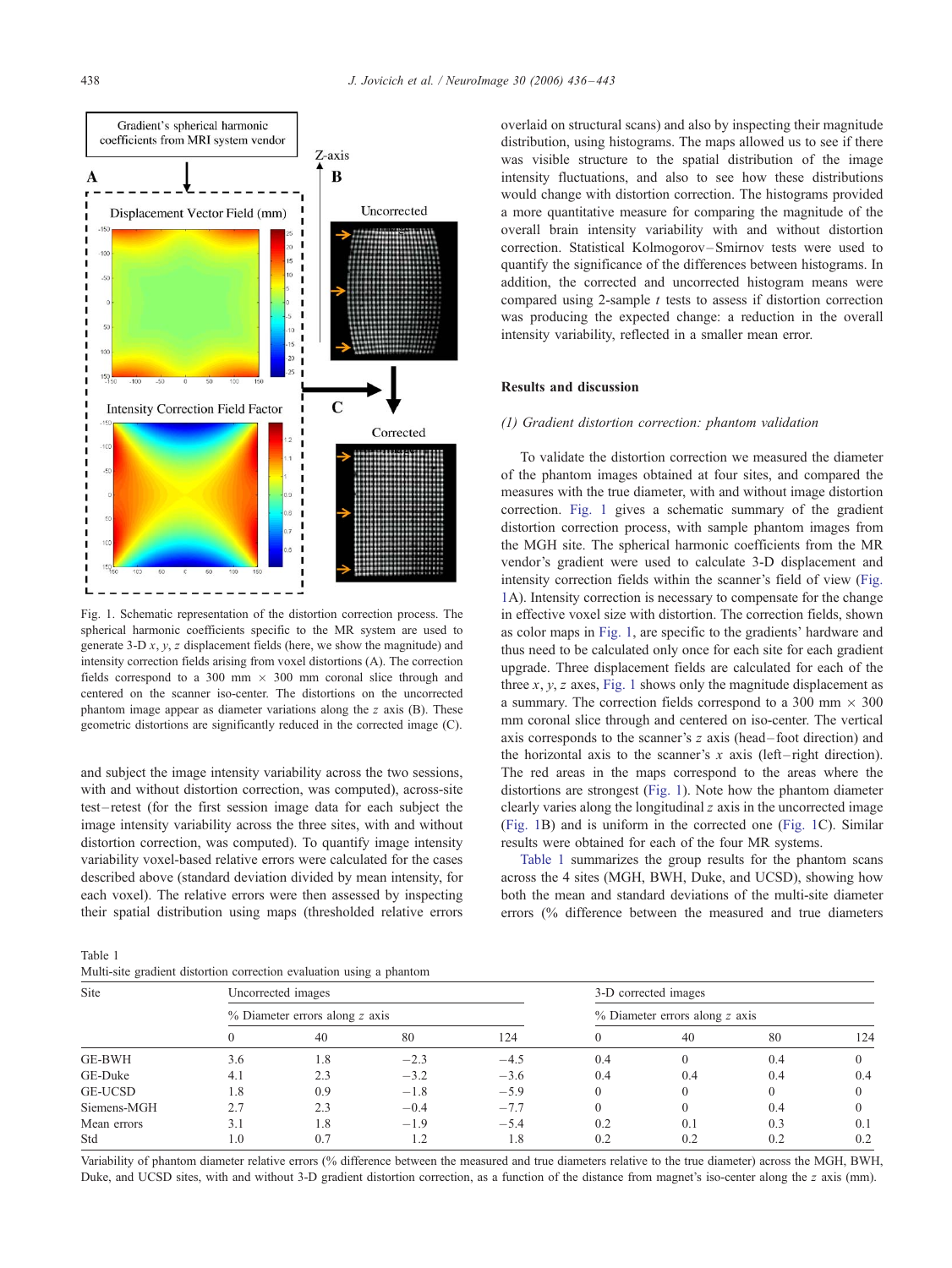<span id="page-3-0"></span>relative to the true diameter, averaged across the four sites) are significantly reduced after distortion correction ( $P < 0.001$ ) at various points along the z axis. At the phantom edges the uncorrected diameter errors were about  $5 \pm 2\%$ , whereas for the corrected images the deviation from the true diameter was  $0.5 \pm$ 0.08%.

The phantom diameter distortions represent the maximal potential errors because they are in the periphery of the field-ofview, which is where the gradient non-linearity effects are strongest. We also looked at the predicted effects of image intensity errors (voxel distortions) and displacements within a conservative region of interest (ROI) of 100 mm in diameter centered at the magnet's iso-center. Such an ROI is likely to contain the entire brain volume in a standard scan. Fig. 2 shows an example of the results for a coronal view of the Sonata system (the others systems gave similar results), showing how the intensity (Fig. 2A) and magnitude displacement (Fig. 2B) errors grow as one moves away from the iso-center but within this ROI. These error ranges are shown on the right side of Fig. 2 as gray-shaded areas that give the magnitude of the intensity correction factors (top) and magnitude of 3-D displacements in mm (bottom) along the x axis within this ROI. The gray shaded areas are delineated by the intersection (black dots) of the various color-coded contours defined by  $z = 0$ , 20, 40, 60, 80, 100 and 120 mm and the corresponding vertical reference lines that define the ROI boundaries. The results show that if the same voxel-sized tissue sample would be placed at various positions within the 100 mm diameter ROI in this system, then the image intensity (or voxel volume) could fluctuate up to 20% and the location error could be up to 2 mm. The magnitude of these errors represent a problem for





Fig. 2. Prediction of intensity and displacement errors within a region of interest (ROI) where the brain volume is likely to be positioned (A and B). The left shows field maps for volume change factor (A) and magnitude of displacement (B). The entire FOV corresponds to a 300 mm  $\times$  300 mm coronal slice through and centered on iso-center. In these maps, a conservative spherical ROI is marked where brain is likely to occur using a radius of 100 mm. The plots in the right column show in gray shaded areas the range of intensity corrections (A) and displacement errors (B) that are expected within the ROI as a function of the  $x$ coordinate. [Fig. 3](#page-4-0)C shows the histograms of image intensity variability from a uniform phantom scanned three times (MGH site, Siemens Sonata), with (0.78% mean intensity variability) and without (0.93% mean variability) 3-D distortion correction.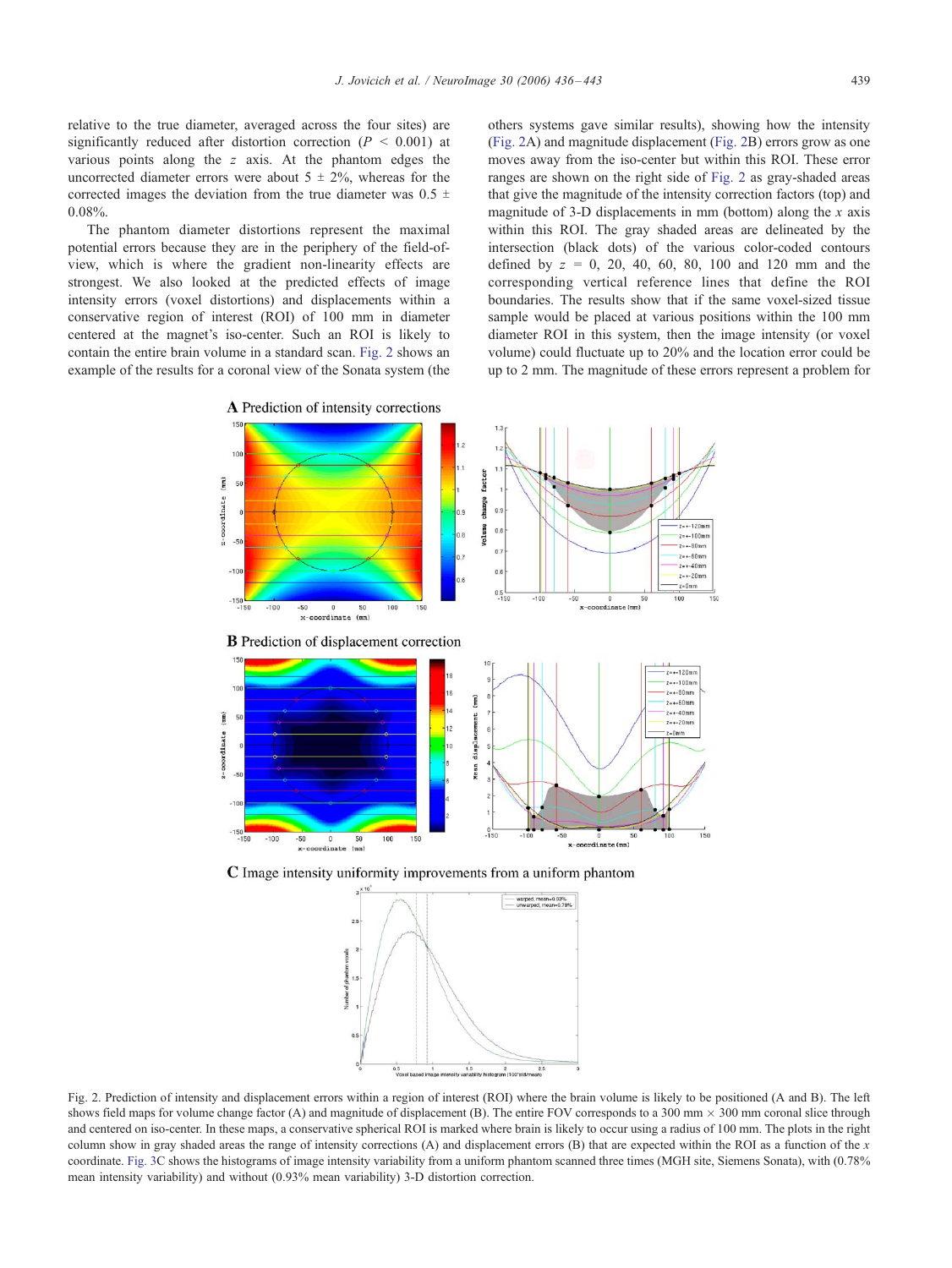<span id="page-4-0"></span>quantitative brain morphometry given that cross-sectional or longitudinal studies typically report size effects that are fractions of mm ([Barnes et al., 2004\)](#page-7-0). Finally, [Fig. 2C](#page-3-0) shows that the image intensity uniformity of a uniform phantom scanned multiple times within a same session at slightly different positions is improved following gradient distortion correction. The mean intensity variability of the phantom signal is reduced from 0.93% to 0.78%.

Overall, the phantom results validate the correction method by showing a significant reduction of site-specific geometric distortion effects due to gradient non-linearity, as well as showing image uniformity improvements.

# (2) Gradient distortion correction: reproducibility effects on human data

Fig. 3 shows qualitatively the type of tissue boundary shifts due to distortion that are corrected by the distortion correction unwrapping method. Sample results from one of the Sonata scans are shown, other sites and subjects show similar effects. Fig. 3 shows that boundary shifts of several mm can take place when the cortical surfaces of the distortion corrected volume are overlaid on the original distorted volume (Fig. 3C). These displacements may vary across scan sessions as a function of the exact location of the head in the gradient field.

The effects of gradient distortion correction on image intensity reproducibility were evaluated to determine if reproducibility errors could be reduced by the corrections for both within-site test – retest scans and also across site comparisons for each of the subjects. Gradient distortions are expected to affect image intensity reproducibility because of voxel size distortions.

Image intensity variability was interrogated in two ways: (1) by calculating voxel-based relative error maps (standard deviation across multiple measures divided by the mean intensity) inside the brain to assess the spatial distribution of the intensity fluctuations, and (2) by calculating the corresponding variability histogram to assess the intensity distribution of the errors. Fig. 4 shows sample results from a single subject. The intensity variability maps corresponding to two within-site test-retest



Fig. 3. Qualitative demonstration of tissue boundary shifts due to unwarping (subject 2, Siemens site). A shows a representative coronal slice of the original structural T1 volume. The delineated area in A is enlarged on the right to show the pial surface (in red) of the distortioncorrected volume overlaid on the corresponding distortion-corrected volume (B), and the same surface overlaid on the original distorted volume (C). The blue arrows on C indicate areas with visible displacements, and the green arrows areas where there was much less displacement.

**Uncorrected** Corrected  $\overline{\mathbf{R}}$ Corrected Uncorrected  $\mathbf C$ 12000 Uncorrected, mean=8.5% Corrected, mean=7.2% 10000 lumber of brain voxels 8000 6000 4000 2000  $\overline{4}$  $\bf{8}$ 10  $12$  $14$  $16$ 18 **T**  $\overline{2}$  $6$  $20$ Voxel-based intensity reproducibility error (std/mean, bin=0.05%)

Fig. 4. Distortion correction effects on image intensity reproducibility of human structural data. The color maps show the voxel-based variability maps (standard deviation divided by the voxel mean), for a single subject (Subject #3 from [Table 1\)](#page-2-0) test – retest within site (A, two sessions at MGH) and the same subject test-retest across 3 sites (B, UCSD, Duke and MGH). Intensity variations larger than 8% are shown in red overlaid on one of the subject's structural scans. C shows the effects of the distortion correction on the histograms of the variability maps corresponding to B.

sessions, uncorrected (left) and distortion corrected (right) are shown in Fig. 4A, and those corresponding to three across-site sessions are shown in Fig. 4B. The color maps in Fig. 4 display voxels with image intensity variability greater than 8% (in red) overlaid on a representative anatomical gray scale image. Figs. 4A and B show that the largest image intensity variability effects appear along areas where gray or white matter tissue borders cerebral spinal fluid (CSF) spaces, creating sharp image intensity edges due to the very low MR signal that CSF has in our T1 weighted images. Such intensity variability effects appear as local image co-registration errors, but are most likely due to variability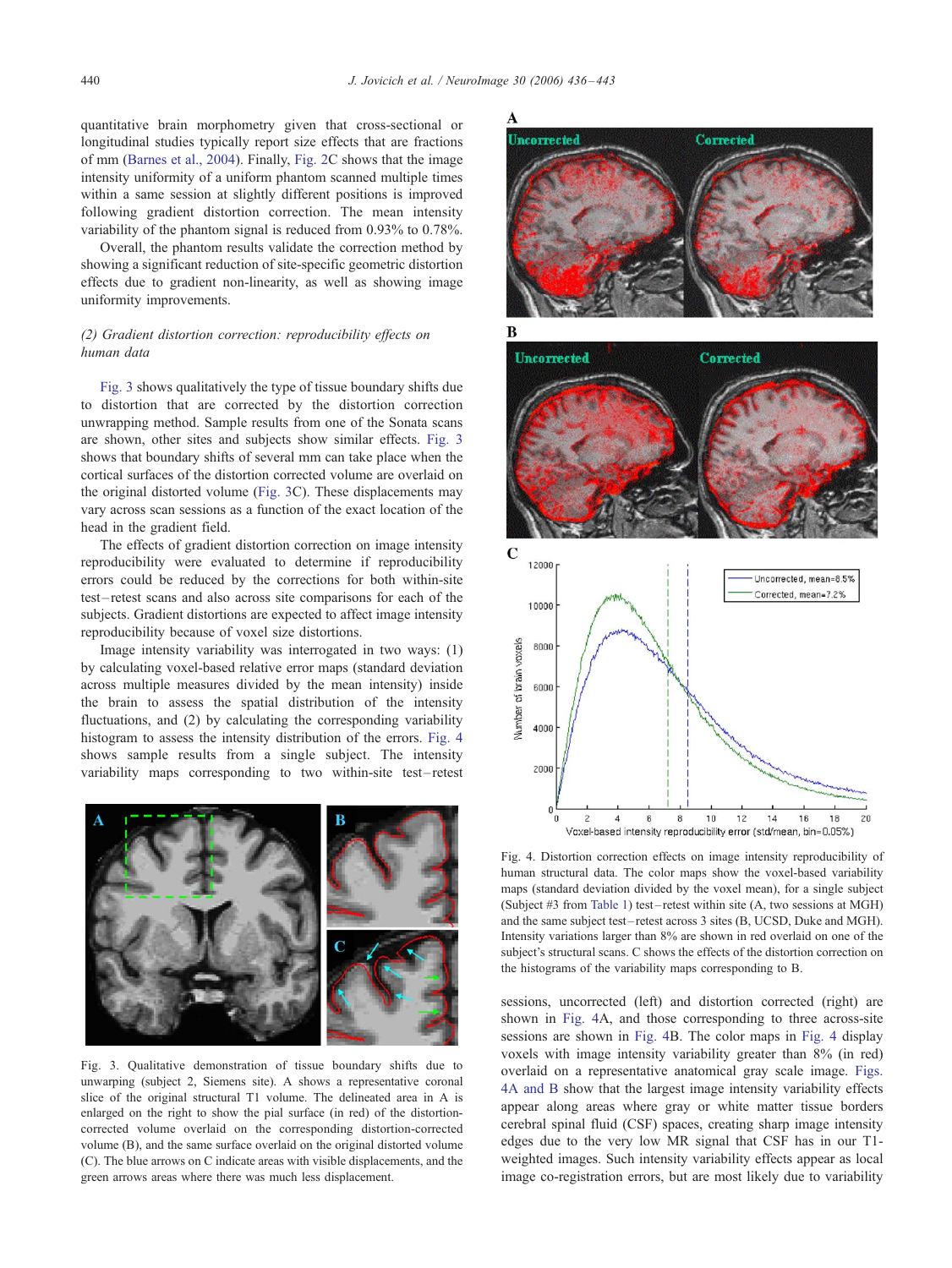<span id="page-5-0"></span>Table 2 Gradient distortion effects on the mean brain intensity measures of withinsite and across-site test-retest structural MRI data

|              |                | Within site image intensity variability    |                                              |                                                         |
|--------------|----------------|--------------------------------------------|----------------------------------------------|---------------------------------------------------------|
| <b>Sites</b> | Subject        | Uncorrected<br>histogram<br>error mean (a) | 3-D Corrected<br>histogram<br>error mean (b) | % reduction<br>of the<br>mean errors<br>$(100*(a-b)/a)$ |
| <b>UCSD</b>  | $1*$           | 2.97%                                      | $3.03\%$                                     | $-2.11$                                                 |
|              | 2              | $3.02\%$                                   | 2.88%                                        | 4.73                                                    |
|              | 3              | 2.97%                                      | 2.86%                                        | 3.79                                                    |
|              | $4*$           | 2.79%                                      | 2.78%                                        | 0.4                                                     |
|              | 5              | 3.23%                                      | 3.14%                                        | 2.97                                                    |
|              | Average        | 3%                                         | 2.94%                                        | 1.92                                                    |
| Duke         | 1              | 4.04%                                      | 3.66%                                        | 9.42                                                    |
|              | $\overline{2}$ | 4.14%                                      | 3.39%                                        | 17.99                                                   |
|              | $3*$           | $4.00\%$                                   | 3.98%                                        | 0.37                                                    |
|              | 4              | 4.46%                                      | 4.14%                                        | 7.22                                                    |
|              | 5              | 5.40%                                      | 4.73%                                        | 12.32                                                   |
|              | Average        | 4.41%                                      | 3.98%                                        | 9.46                                                    |
| <b>MGH</b>   | 1              | 8.44%                                      | 4.88%                                        | 42.16                                                   |
|              | 2              | 5.53%                                      | 4.99%                                        | 9.71                                                    |
|              | 3              | 4.83%                                      | 3.98%                                        | 17.71                                                   |
|              | 4              | 6.32%                                      | 5.79%                                        | 8.43                                                    |
|              | Average        | 5.9%                                       | 4.72%                                        | 19.50                                                   |

Across site (UCSD, Duke, MGH) image intensity variability

| Subject        | Uncorrected<br>histogram<br>error mean | Corrected<br>histogram<br>error mean | $%$ reduction<br>of the mean<br>errors |
|----------------|----------------------------------------|--------------------------------------|----------------------------------------|
|                | 8.82%                                  | 7.31%                                | 17.16                                  |
| 2              | 10.09%                                 | 7.61%                                | 24.61                                  |
| 3              | 8.37%                                  | 7.07%                                | 15.52                                  |
| $\overline{4}$ | 8.09%                                  | 7.20%                                | 11.02                                  |
| 5              | $9.55\%$                               | 8.36%                                | 12.48                                  |
| Average        | 8.98%                                  | 7.51%                                | 16.16                                  |

In all cases, except those marked with an asterisk, the 3-D distortion correction gave image intensity variability histograms with lower mean intensity errors ( $P < 0.001$ , see text) compared to the raw acquired data. Improvements can be seen regardless of whether data had been acquired with the default 2D correction offered by the vendors (GE sites, Duke and UCSD), or whether it had been acquired with no correction at all (Siemens site, MGH).

from partial volume and  $B_0$  inhomogeneity effects, which are not corrected by the distortion correction from imaging gradient nonlinearities. A qualitative assessment of the error maps from all subjects indicated that there was no consistent structure to the spatial distribution of the variability maps and that distortion correction errors reduced but did not fully eliminate the image intensity variability. This is consistent with the fact that other sources of image intensity variability, such as inhomogeneities of the transmit and receive RF excitations, are not being considered in this study. The histograms of the uncorrected (blue) and corrected (green) across-site intensity error maps from [Fig. 4B](#page-4-0) are shown in [Fig. 4C](#page-4-0). The image intensity variability distribution shifts towards a lower mean when distortion correction is applied, indicating that variability errors are reduced. Similar results were obtained for other subjects. The statistical tests showed that overall for both within- and across-site comparisons (3 sites, 5 subjects), the distortion corrected histograms were significantly different from the uncorrected ones and that the reproducibility error means were reduced by distortion correction (Table 2). One

of the subjects (subject 5 in Table 2) could not complete the retest session at one of the sites (MGH), so his within-site variability test is missing. The results in Table 2 show that, in the group of subjects tested, distortion correction improves image intensity reproducibility within the brain, and that the effects of the gradient distortion correction are strongest in across-site comparisons. Furthermore, Table 2 also shows that the improved image intensity reproducibility given by the 3-D distortion correction was observed regardless of whether data had been acquired with the default 2-D correction offered by the vendors (GE sites, Duke and UCSD), or whether it had been acquired with no correction at all (Siemens site, MGH).

The brain intensity variability in the within-site test-retest comparisons shows a strong site effect for the uncorrected data: the intensity variability is approximately 3.2% for UCSD, 4.4% for Duke and 5.9% for MGH (Table 2). To further investigate the sources of these site-specific effects, we looked at the reproducibility of the brain center coordinates for all subjects at each of the three sites. For each skull-stripped volume, the brain center-ofmass scanner coordinates were calculated. The means and standard deviations of these coordinates were then obtained from all the sessions at each site (Table 2). The results show that the variability in the brain coordinates is strongest along the  $z$  axis (head-foot direction), i.e., positioning along the main axis of the magnet, and lowest along the x axis (left-right direction). It was also found that there is a very strong positive correlation (0.99) between intensity and positioning reproducibility. To visually inspect how these positioning fluctuations mapped onto the distortion fields, we overlaid the brain center coordinates for all sessions on the intensity correction fields for each of the sites (Fig. 5). To facilitate viewing, a brain ''radius'' was estimated for each session, as the



Fig. 5. Variability of subject's brain center positioning at the different sites from all test-retest scan sessions overlaid on the image intensity correction fields for each of the sites (coronal slice). The horizontal axis corresponds to the right –left direction, and the vertical axis corresponds to the head – foot direction if the field of view (distance in mm). The brain centers were obtained by calculating the centroid of each skull stripped brain volume. The radius for each location was calculated as the radius of a sphere with the volume of that brain.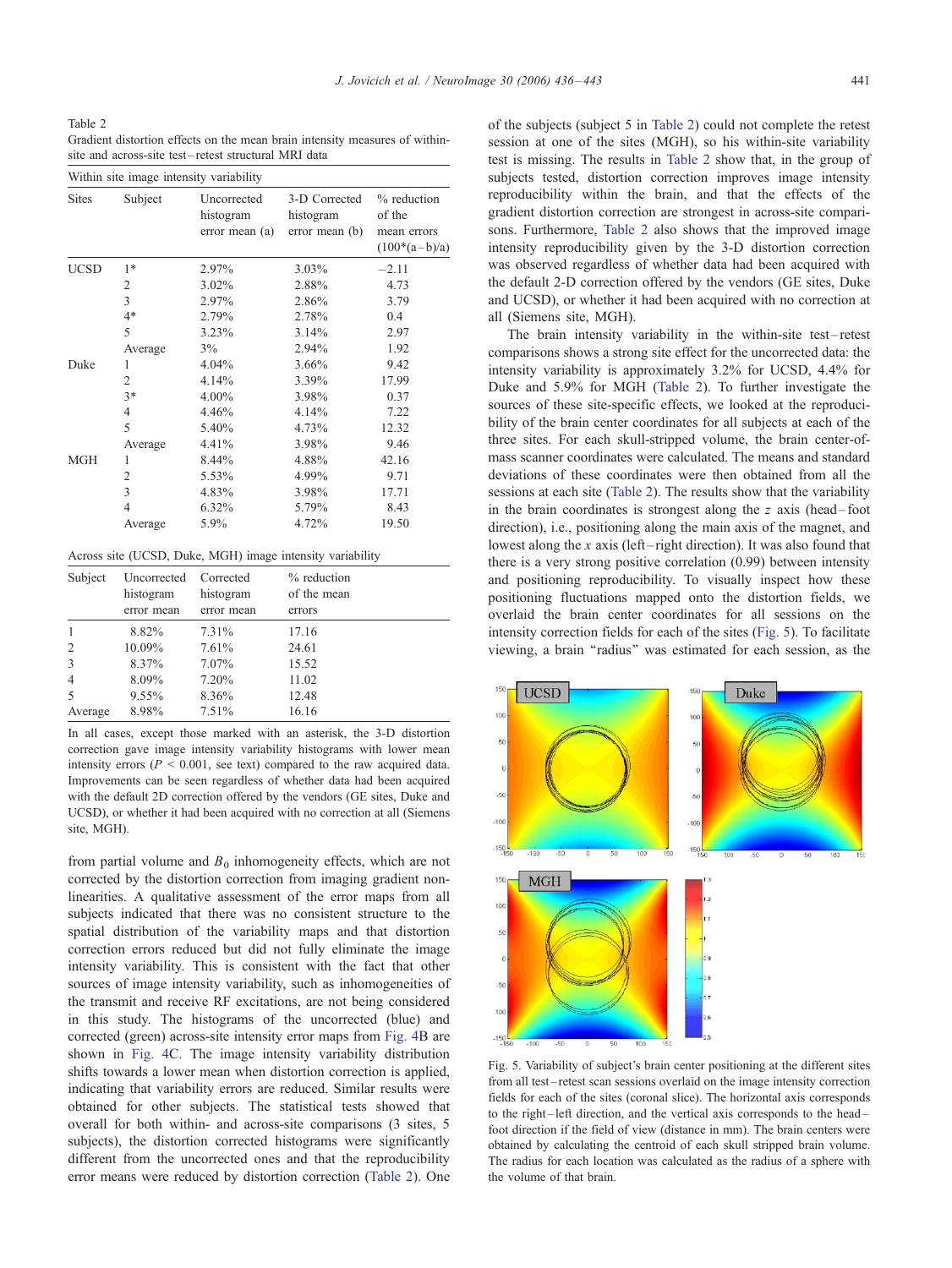Table 3 Variability subject's brain center positioning at the different sites

| Group scanner coordinates of the brain volume centers |                      |                                                                                  |  |  |  |
|-------------------------------------------------------|----------------------|----------------------------------------------------------------------------------|--|--|--|
|                                                       | $(mean \pm std, mm)$ | (mean $\pm$ std, mm)                                                             |  |  |  |
| $-1.8 \pm 1.8$                                        | $-6.1 \pm 3.9$       | $-1.1 \pm 3.9$                                                                   |  |  |  |
| $0.5 \pm 3.4$                                         | $-9.7 \pm 5.6$       | $17.6 \pm 12.5$                                                                  |  |  |  |
| $0.0 \pm 3.0$                                         | $11.1 \pm 10.1$      | $12.9 \pm 27.0$                                                                  |  |  |  |
|                                                       |                      | $X$ (Left–Right) $Y$ (Anterior–Posterior) $Z$ (Head–Foot)<br>$mean \pm std, mm)$ |  |  |  |

The table shows the positioning variability in terms of means and standard deviations (std) of the brain center scanner coordinates, for each of the sites, across all sessions for all subjects. The biggest variability was measured along the Anterior – Posterior and Head – Foot directions, particularly at the MGH site.

radius that a sphere of that brain volume would have. We then overlaid the spheres for each imaging session on their corresponding site-specific intensity correction maps for the coronal sections, which showed the strongest variability along the  $z$  axis ([Fig. 5\)](#page-5-0). The strongest subject-positioning variability at the MGH site is likely to be the cause for that site's higher within-site test-retest intensity variability for the uncorrected data ([Table 2\)](#page-5-0). The size effect of the distortion correction improvements results show also a correlation with subject-positioning error: the stronger the positioning variability the stronger the correction effects. Therefore, reproducible head positioning along the z axis can have a significant impact in reducing inter-session image intensity variability.

How important is the contribution to image intensity reproducibility brought by the proposed distortion correction? To address this, we considered the following approximations: (i) we assume that the total image voxel-based intensity test – retest variability has a systematic component due to the MRI electronics noise, a component due to gradient non-linearity distortions, and a component that includes a combination of physiological,  $B_1$ ,  $B_0$ , and other effects. (ii) The results from [Table 2](#page-5-0) show that the percent reduction of the mean intensity reproducibility errors thanks to the distortion correction is approximately 16% for across-site comparisons. (iii) The uniform phantom test-retest image intensity variability of  $\sim$ 1% can be used as a rough estimate of the MRI system's electronics (since the phantom was uniform and since  $B_0$ and  $B_1$  inhomogeneity are likely to remain systematic and not add variability through the multiple acquisitions). When compared to the total  $\sim$ 9% of uncorrected across-site variability ([Table 2\)](#page-5-0), the electronics noise figure  $(\sim 1\%)$  represents approximately 11% of the total test – retest noise. (iv) Therefore, if 11% of the noise is due to electronics and 16% is due to gradient non-linearity distortions, then about 72% of the total intensity reproducibility noise is most likely due to a combination of variability factors including physiological and  $B_0$  and  $B_1$  inhomogeneities. Overall, our results show that distortion correction produce significant intensity reproducibility improvements but that these effects are not the most important cause leading to the variability (Table 3).

The 3-D gradient unwarping software with documentation and our phantom data are publicly available for distribution on [http://]( http:\\www.nbirn.net\Resources\Downloads\GradientNonLinearity\index.htm ) www.nbirn.net/Resources/Downloads/GradientNonLinearity/ index.htm. Proprietary information about the vendors' gradient fields spherical harmonics expansion is not distributed. Users should request this information by contacting their local vendor representatives. Scripts are provided that read in the proprietary coefficients files (Siemens Sonata, GE CRM and BRM) for the unwarping algorithm.

### **Conclusions**

Structural MRI studies offer the potential for quantifying subtle brain structural differences between patient populations or changes over time, such as during development or atrophy in neurodegenerative diseases. Further, the ability to combine calibrated data acquired across multiple sites offers the possibility for increased statistical power by analyzing large collections of datasets. However, the effectiveness of such approaches is limited by image reproducibility errors, which can translate into accuracy errors for the derived morphometric data used to characterize brain structures. It is therefore important to understand and try to correct for the various sources of variance that can affect test-retest image variability, within- and across-sites. Sources of image intensity variability include: noise of the electronics of the MRI system, subject's physiological noise, partial volume effects, imaging gradient non-linearities, spatial inhomogeneities in the main field  $B_0$  and in the RF field  $B_1$ . In this work, we only focused on image intensity reproducibility errors introduced by site-specific nonlinearities in the imaging gradients. These errors introduce geometric distortions and as a result image intensity errors due to voxel-size distortions.

The multi-site phantom results validated the gradient distortion correction method, showing that the reproducibility and geometric accuracy of phantom image data can be significantly increased. The test – retest human data, within- and across-site results showed that image intensity reproducibility is significantly improved with distortion correction. As expected, the correction effects are strongest in across-site comparisons. This is consistent with the fact that in multi-site scanning the variability in subject's positioning is added to the variability in distortion fields from the different sites. We also found that the site-specific differences in within-site reproducibility errors could be explained by the positioning of the subjects. Overall, the proposed 3-D distortion correction significantly improves image intensity reproducibility. However, our estimates suggest that these effects explain approximately 17% of the image intensity test – retest reproducibility of structural images at 1.5 T, and that the approximately 72% of the remaining uncorrected variability is most likely due to a combination of effects including physiological,  $B_0$  and  $B_1$  inhomogeneities. We provide the source code for the 3-D distortion correction and the phantom data.

In conclusion, correction for gradient non-linearity errors has the potential for improving the accuracy of morphometric analysis in longitudinal and multi-site imaging studies, by improving both geometric accuracy and image intensity reproducibility. These corrections, however, do not account for all the sources of image intensity variability. Future studies will investigate the effects of distortion correction on the reproducibility of brain morphometric measures.

# Acknowledgments

The authors thank: (a) our human phantoms, (b) Steve Pieper and Charles Guttmann (Brigham Women's Hospital) for coordinating the phantom scans at BWH, (c) Gabriela Czanner (Massachusetts General Hospital) for her support on statistical analyses and (d) Gary Glover (Stanford University), Larry Frank (University of California, San Diego) and Jason Polzin (GE Healthcare Technologies), Eva Eberlein (Siemens Medical Solutions, Erlangen, Germany), for their support on making available